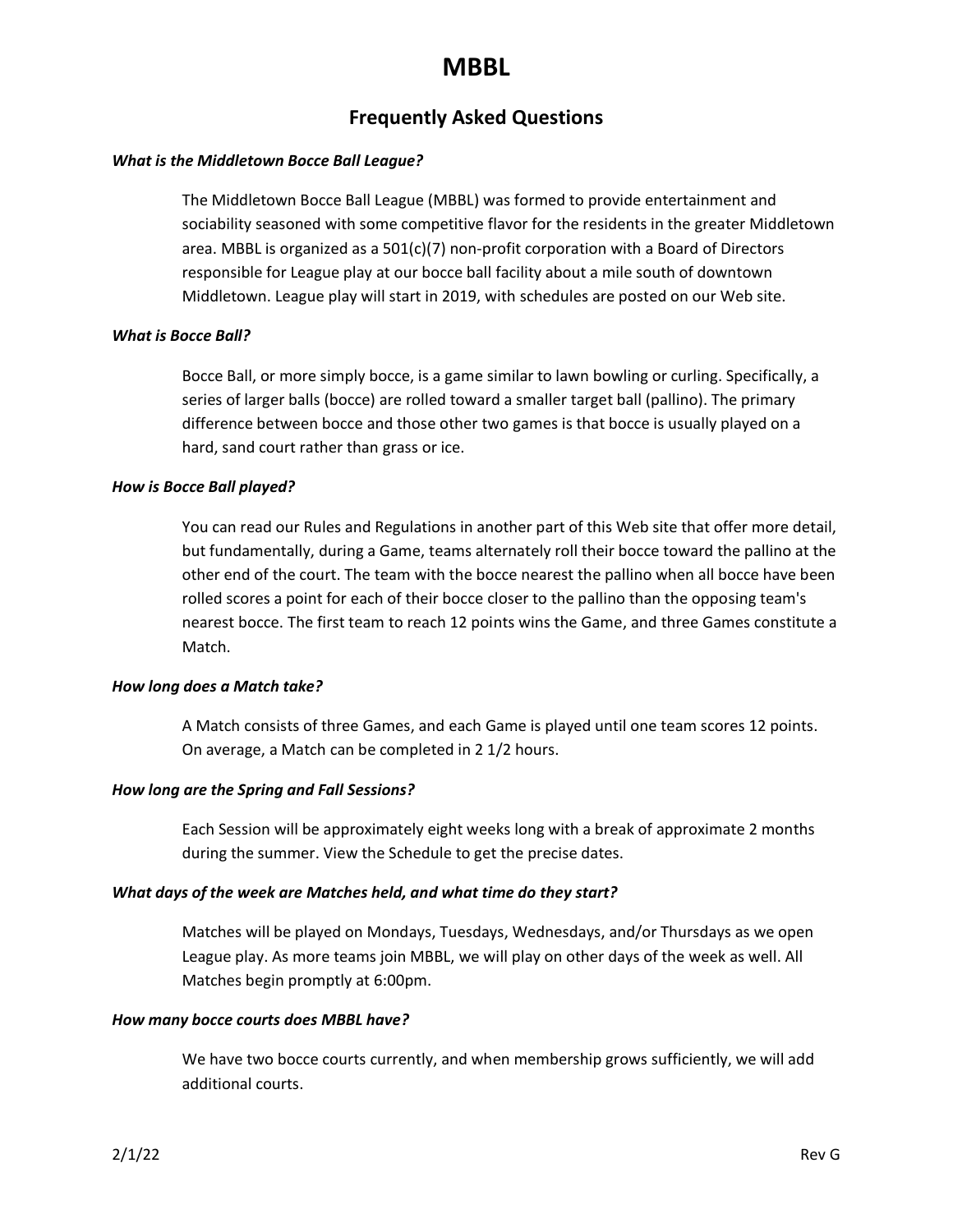## *Where are the MBBL bocce courts located?*

Our bocce courts and other facilities are located behind the church at 21433 Pine Street in Middletown. This is roughly halfway between Middletown and the Twin Pine Casino and Hotel off the West side of Highway 29.

## *Can I join MBBL as an individual?*

Yes, you can sign up as an individual, but you will be a stand-by member until you become a permanent member of an existing team or form a new team. You are not charged a membership fee when you sign-up as a stand-by member, so you will pay your membership fee when you join a team.

## *How do I join MBBL?*

It's easy. Get the agreement of at least four of your family, friends, neighbors, or associates to form a team. Choose a team name, designate a Captain and an Assistant Captain, and then fill out the team roster. Once you and your team members have signed the Liability Release form and paid your membership fee, your team is eligible for all the League play and good times that MBBL membership provides. See our Web site Home page for easy-to-follow instructions on joining MBBL.

## *How can my team membership fee be paid?*

MBBL currently accepts checks and cash, and we hope to be able to accept credit card payments on our Web site in the future.

## *Is there a maximum or minimum age for joining MBBL?*

No and yes. One of the most appealing features of bocce ball is that it can be played by anyone who can stand for a few minutes at a time and roll a two-pound bocce ball that's about the size of a softball. That said, we do restrict membership to age sixteen and over.

## *How many team members play in a Game?*

Two teams and four members from each team are needed to play a Game. Team A sends two members to each end of the court, and Team B does the same. Once the Game starts, bocce rolls alternate from each end of the court, and all players remain at their end of the court until the Game ends. It is possible for a team to play with only 2 members, but it is a severe competitive disadvantage.

## *How do I decide how big my team should be?*

Team size is a trade-off between maximizing playing time for each member (smaller team) and making sure that you can field a four-person team for each Match (larger team). We recommend forming at least a six-person team so that when a team member is unable to play a Match, you have a team member to fill in.

*How do I form a team if I have less than four players?* Teams must have at least 4 players to sign up.